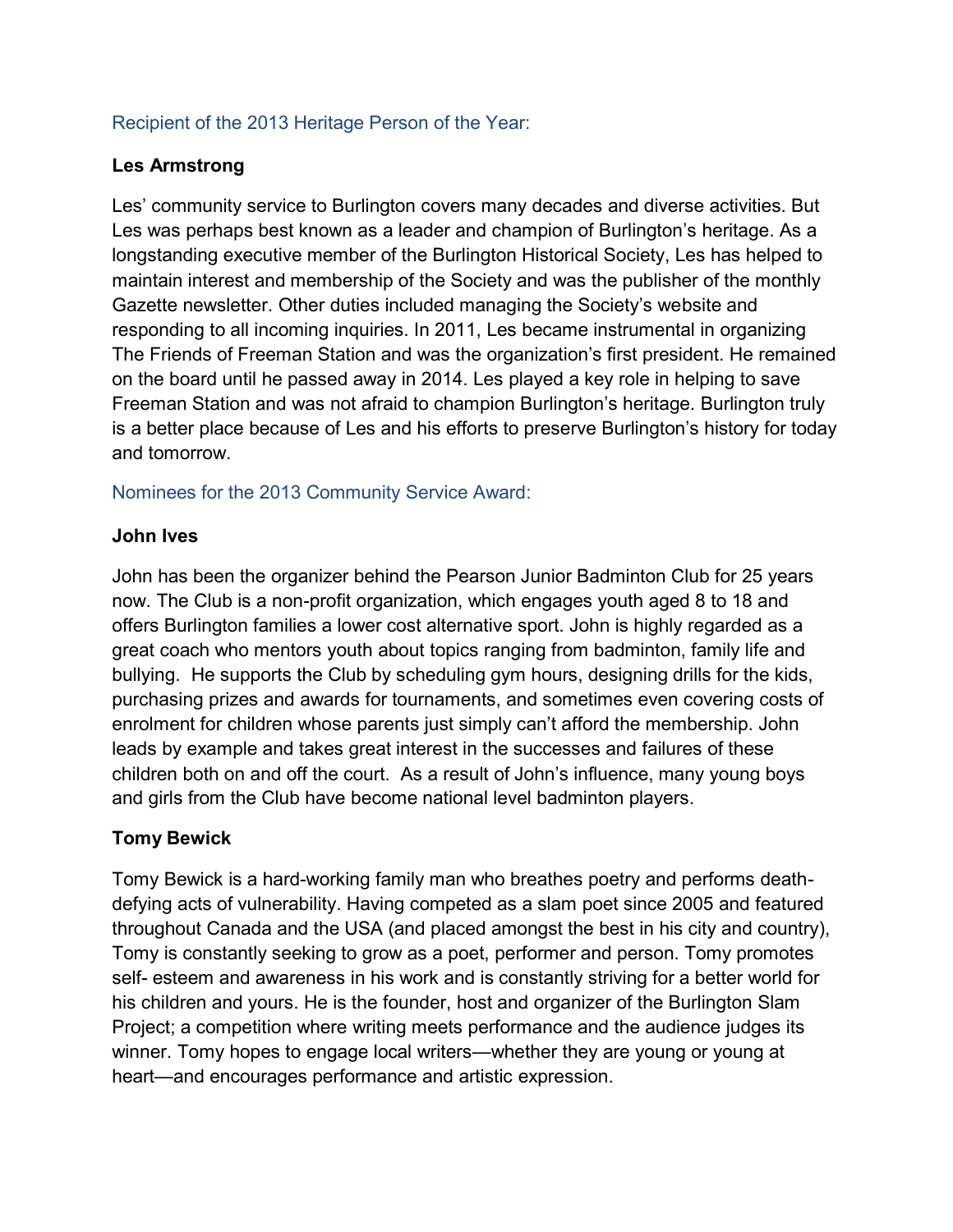## **Friday Night Community Team**

The Friday Night Community is a team of at least 30 amazing volunteers who organize and prepare Friday night community dinners at Wellington Square United Church. Each week, over 200 guests come to share friendship, prayer and support while enjoying a nutritious dinner at Wellington Square United Church. The team, which is led by volunteer team leader Lisa Lunski, makes incredible contributions to the community. During holidays, the team embraces all community members and provides open arms to those who are socially isolated by poverty and/or disability. The Friday Night Community provides healthy meals, festive decorations, and even stockings at Christmas so that these individuals have something to give to their children and/or grandchildren. The Friday Night Community Team truly does welcome all, operating solely on donations from private citizens, the faith community, Refresh Foods and Partnership West.

## **Les Armstrong**

Les' community service to Burlington covers many decades and diverse activities. Active in Aldershot Village, Les was a member of the Plains Road Vision Committee who played an instrumental role in helping to redevelop the Plains Road Corridor and make it more people-friendly. Les also played a strong role as a volunteer on the Waterfront Committee. He thought that the Lakeshore's waterfront should be available to all residents for their enjoyment. But Les was perhaps best known as a leader and champion of Burlington's heritage. As a longstanding executive member of the Burlington Historical Society, Les has helped to maintain interest and membership of the Society and was the publisher of the monthly Gazette newsletter. Other duties included managing the Society's website and responding to all incoming inquiries. In 2011, Les became instrumental in organizing The Friends of Freeman Station and was the organization's first president. He remained on the board until he passed away in 2014. Les played a key role in helping to save Freeman Station and was not afraid to champion Burlington's heritage. Burlington truly is a better place because of Les and his efforts to preserve Burlington's history for today and tomorrow.

## **Gordon Cameron**

Gordon has been a volunteer member of Burlington Student Theatre for over 30 years since graduating as a student. He has also been the president of the Student Theatre Active Representatives Board for the past 10 years. The Burlington Student Theatre is a community group that promotes confidence, skill building, leadership and social conscience through performing arts training. With open arms, Gordon has taken on all jobs including facilitating volunteer activities for youth and selling Christmas trees with the Optimist Club each December. Gordon appreciates every volunteer that touches the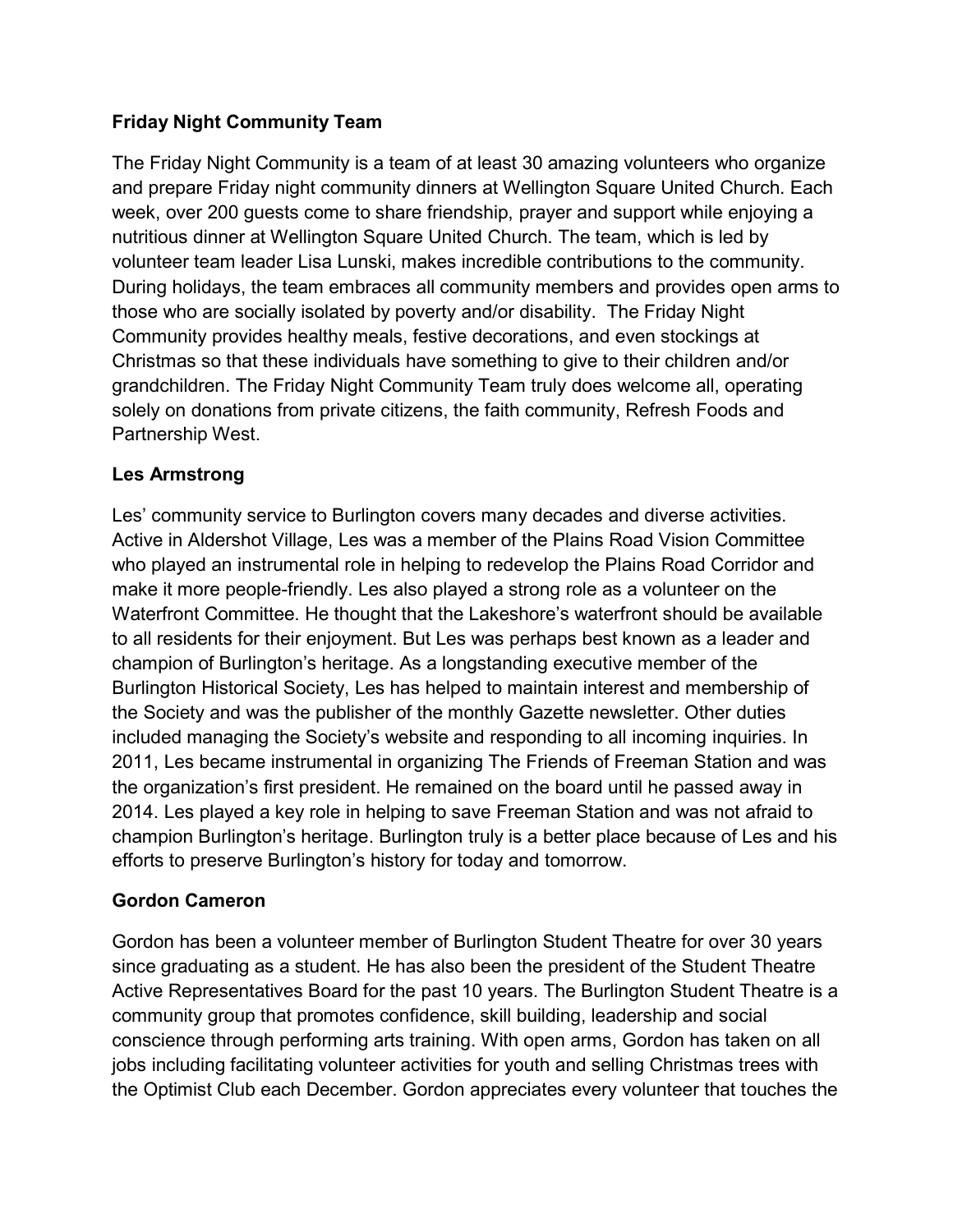Burlington Student Theatre and truly understands the meaning of selfless giving to benefit others. Gordon demonstrates consistency, altruism and ethics in all that he does.

### **Trent Schwartz**

Trent Schwartz, also known as Mr. Burlington, sparked the imagination of an entire city when he and his family decided that they would embark on 100 local adventures in 2013. Trent tirelessly promoted Burlington by helping to get the word out to everyone about all the fantastic events and activities in our city, including: Bronte Creek Provincial Park to promote the Maple Syrup Festival, Homestead Christmas, ghost walks, summer programs and winter recreation activities. Trent has been a Burlington ambassador who continues to encourage and inspire locals and tourists alike to experience the great things that our city has to offer while promoting Burlington's sense of community.

#### **Beth Hudson**

Beth Hudson is a selfless and remarkable woman whose passion and dedication to single moms in the Halton community has led to the development of INCITE, a single moms support group organization. As mentor, creator, advocate and the Executive Director, Beth provides a safe space each week for women to share their stories and laugh, learn new life skills and explore personal development work. INCITE provides a refuge for single moms to find hope, strength and love in the adversities of life. Beth operates from a place of deep compassion and empathy for these women, strengthening the Burlington community as a whole.

Nominees for the 2013 Environmental Award:

## **Ken Woodruff**

Ken takes an active and positive role in supporting and championing environmental initiatives in Burlington. As Board President of BurlingtonGreen from 2008 to 2013, Ken led the Board in new strategic directions and advanced the association's advocacy work by establishing key partnerships within the community. Ken worked hard to support and grown BurlingtonGreen's many initiatives within the city including the Eco Film Festival, Earth Day Clean Up-Green-Up, community gardens, the award-winning youth network and more. During this time, Ken also represented BurlingtonGreen as an active member of various volunteer coalition groups, including: Stop the Escarpment Highway, Rural Burlington Greenbelt Association and the Trumpeter Swan Coalition. Ken makes environmental advocacy a top priority and consistently acts with integrity, tenacity and urgency.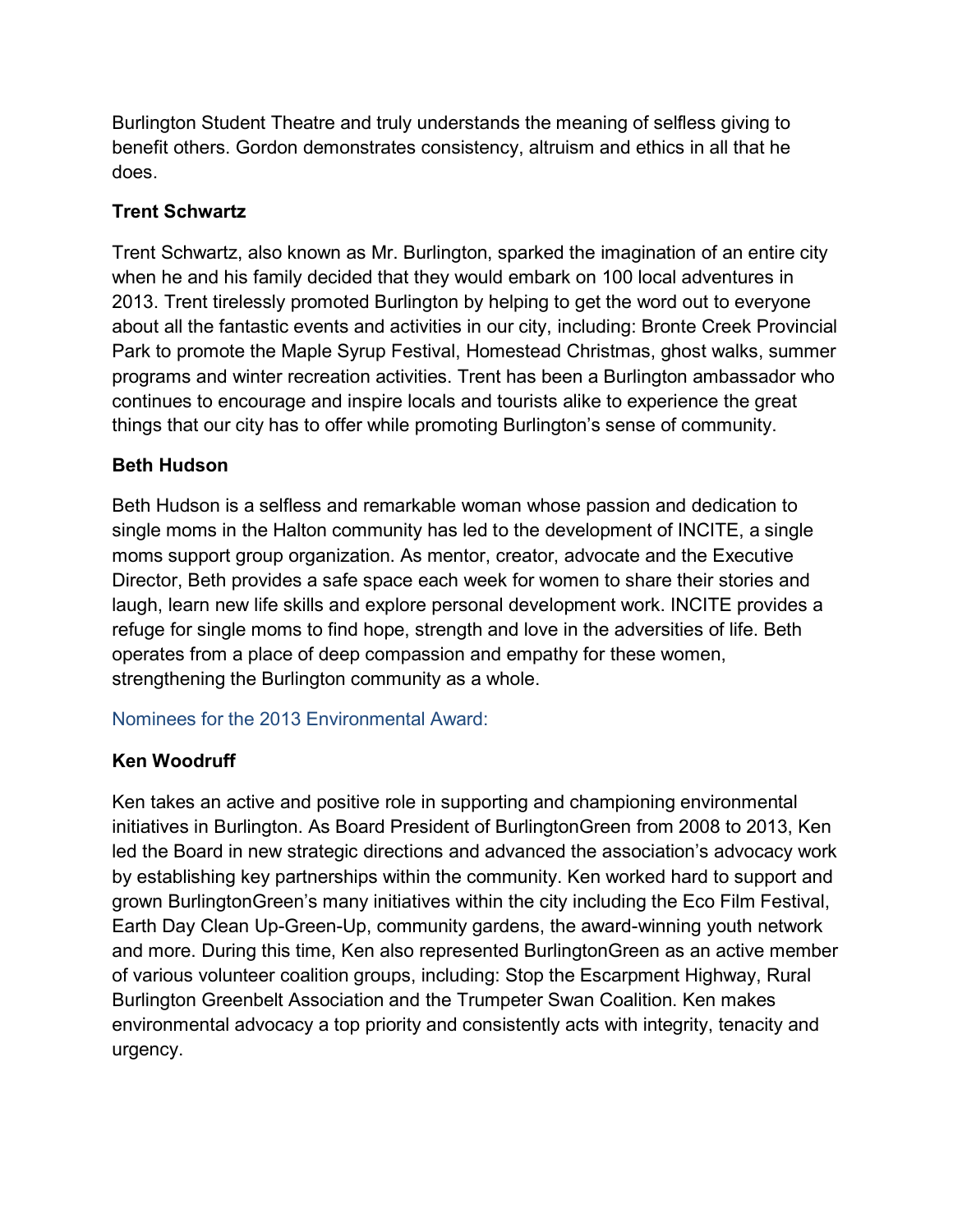## **Paul Toffoletti**

Paul is a dedicated environmental protection advocate who has been a volunteer with the Bruce Trail Conservancy since 1996 and member of the Burlington Sustainable Development Committee (SDC) since 2008. As a board member of the Iroquoia Bruce Trail Club, Paul has spent a significant amount of time monitoring this ecologically significant parcel of land to ensure that Burlington's natural heritage features continue to be protected. As vice-chair of the SDC, Paul helped raise the committee's profile through the organization of various speaker series in Burlington on issues including climate change, local food and environmentally friendly gardening. He was also instrumental in leading the review of development applications and routinely delegated to council on environmental matters. Paul has played an active role on the Hamilton Harbour Remedial Action Plan Stakeholders Review Committee and continues to serve on the Cootes to Escarpment Ecopark Management Committee. Other environmental initiatives that Paul has supported include the Earth Day Hamilton-Burlington Eco Festival and various nature walk events. Paul's dedication and enthusiasm for the environment has raised awareness and inspired others in Burlington to reduce their carbon footprint.

#### Nominees for the 2013 Arts Person of the Year:

#### **Selina Jane Eckersall**

Selina is the heart and soul behind *No Vacancy*, a community-based arts initiative committed to hosting contemporary art installations with interesting and thoughtprovoking themes in non-typical and vacant spaces throughout the City of Burlington. As the founder and creative director of No Vacancy, Selina is a self-starter who curates both small and large multi-artist events annually featuring the work of local area artists throughout the year. Dream State, for example, was a highly successful multi-artist installation event that gave Burlington's local art scene a big boost. It featured the work of ten artists and raised both money and awareness for The Halton Women's Centre. On September 19, 2014, Selina will transform beautiful Village Square into "Cirque at Village Square." Selina is an entrepreneurial collaborator whose goal is to support and encourage a thriving contemporary art scene that extends beyond the gallery walls and into the hearts and minds of the city's residents, artists, and businesses.

#### **Christopher Giroux**

Christopher Giroux is a filmmaker who promotes Burlington at local, national and international levels. As the founder of Red and White Productions, Christopher has worked on a variety of creative projects including the film *Antisocial* as an Associate Producer, which saw its world premiere at the Fantasia International Film Festival in Montreal. He has also been the camera operator for Prime Minister Stephen Harper,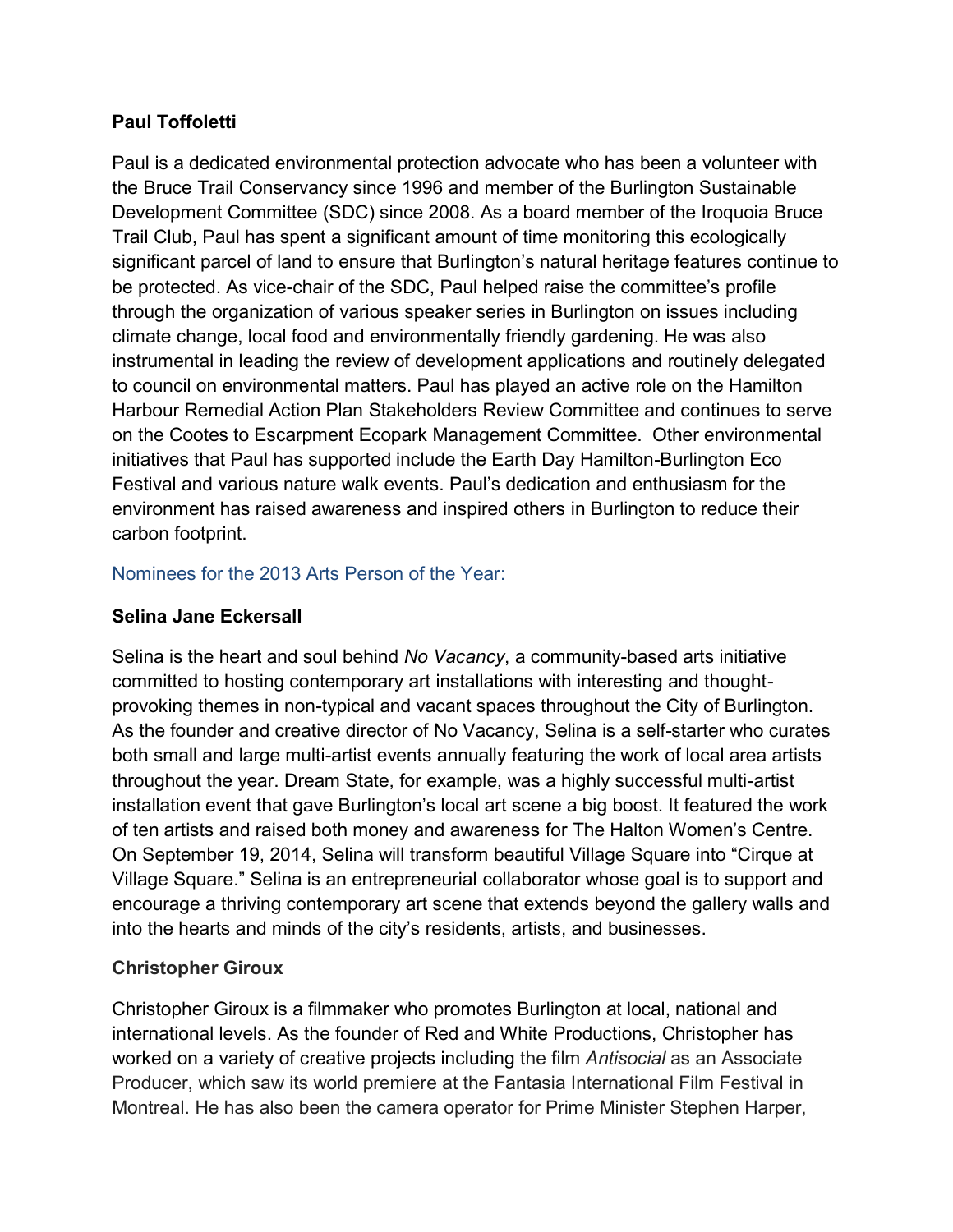The United Nations, Tom Hanks, Ben Affleck, John Legend and Oprah Winfrey, to name a few. In addition, Christopher is the cofounder of the Tottering Biped Film Festival, a Burlington festival that aims to support local and Canadian work by providing emerging artists with the opportunity to showcase their short films. With a passion to help the next generation of filmmakers and artists, Christopher has inspired countless Burlington youth while providing them with hands-on filmmaking opportunities through internships and employment.

## **Tomy Bewick**

Tomy Bewick is a hard-working family man who breathes poetry and performs deathdefying acts of vulnerability. Having competed as a slam poet since 2005 and featured throughout Canada and the USA (and placed amongst the best in his city and country), Tomy is constantly seeking to grow as a poet, performer and person. Tomy promotes self- esteem and awareness in his work and is constantly striving for a better world for his children and yours. He is the founder, host and organizer of the Burlington Slam Project; a competition where writing meets performance and the audience judges its winner. Tomy hopes to engage local writers—whether they are young or young at heart—and encourages performance and artistic expression.

### **Jonathon Filipovic**

Jonathan is a Burlington writer, producer and sound editor of film. He is also an English literature professor at Sheridan College in Oakville. In 2013, Jonathan worked on three short films: *Promise*, *Redemption* and *Sisterz*. These films were all shot in and around Burlington; independently financed; and have been featured and/or awarded in numerous festivals including the Silver Wave, Indie Spirit and Tottering Biped film festivals. Jonathon has inspired generations of aspiring filmmakers and continues to showcase new and emerging Burlington artists in his productions while providing them with job opportunities.

#### Nominees for the 2013 Junior Citizen of the Year:

## **Chad Buisman**

Chad has been volunteering with the Friday Night Community Dinner at Wellington Square United Church since its inception. Chad helps to feed over 200 men, women and children each and every week with varying social, physical, social and emotional needs by supporting the dinners with set-up, food preparation and clean-up. Chad also organizes crafts for young children and shares his gift of music by playing musical instruments for the enjoyment of guests. Chad is also a volunteer with the church's weekly children's ministry program, Ryerson Camp and the City Kidz Foundation in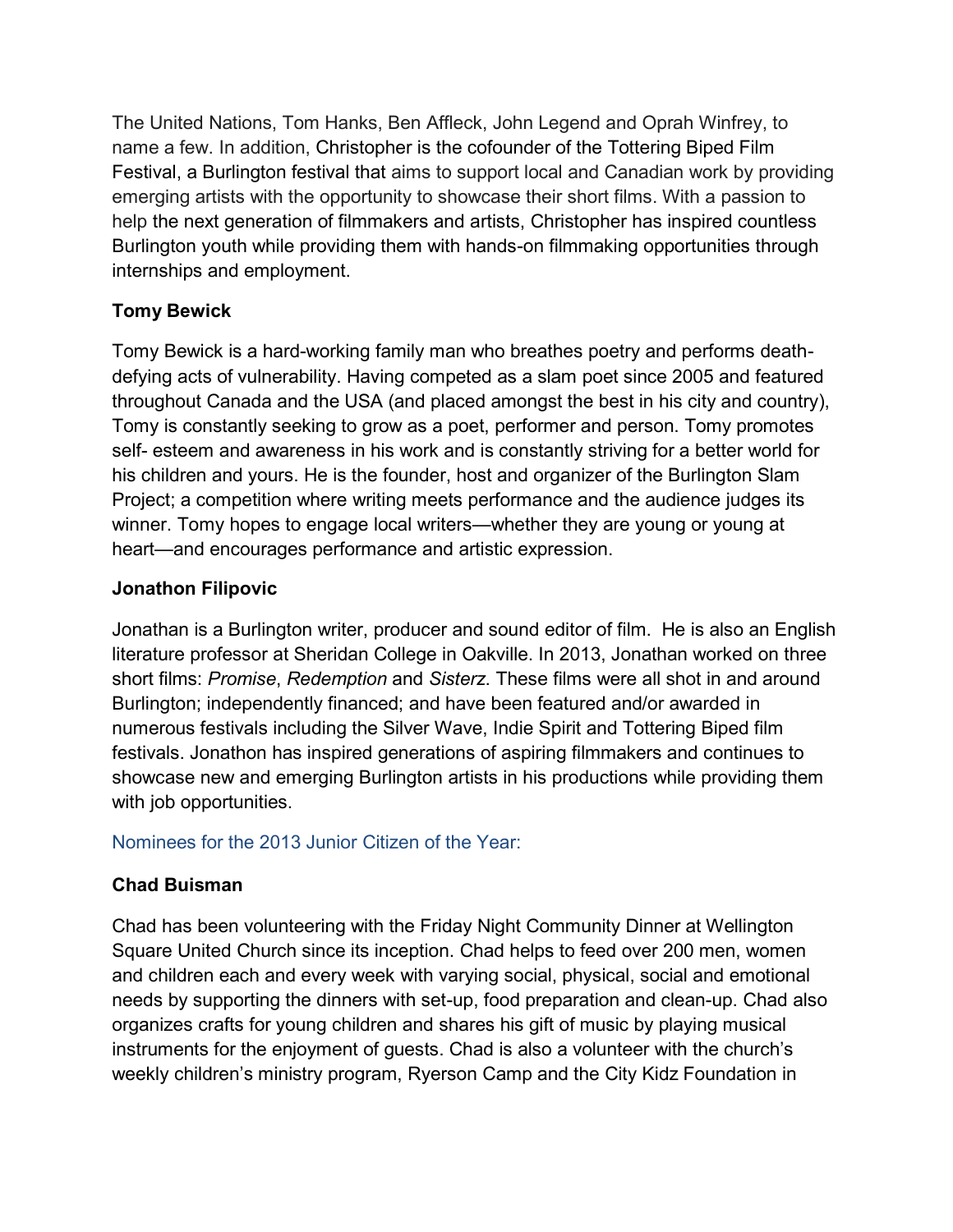Hamilton. Chad is a young role model who has spent more than 1000 hours serving the Burlington community with a genuine humility that is beyond his years.

### **Connor Withers**

Connor Withers is an 8-year old Burlington boy who builds birdhouses using reclaimed wood with his dad Tim Withers to raise funds for the Joseph Brant Hospital Foundation. In June 2013, Connor made his first donation of \$200 to the hospital. The Birdhouse Foundation was established in October 2013 and with the help of Robert Bateman High School, local businesses, and a Facebook page, Connor's fundraising initiative has soared. Connor has made birdhouses for iconic brands including Coca Cola, Walk Off the Earth and the Toronto Maple Leafs and has raised \$12,500 to date, with a goal of \$25,000. When asked why Connor decided to build birdhouses and donate proceeds to the Foundation, Connor will tell you that it's because he was born here, it's the right thing to do and that it makes him feel good.

# **Curtis Kelly**

Curtis is a young leader who has accumulated over 1000 hours of community service over the course of his high school journey. Curtis' volunteer commitments have included: children's and coaching programs at the YMCA, Special Olympics Halton, Joseph Brant Hospital, St. Paul the Apostle Church, and the City of Burlington's swim program. Curtis is a student of Robert Bateman High School's distinguished International Baccalaureate programme and has maintained an average of 95% from Grade 10 to Grade 12. Most recently, Curtis has been awarded the 2014 Student of Excellence Award at his school where he is also a member of its student council executive team, REACH team, Rotary leadership club, French and sports clubs. Curtis is regarded as a very well-rounded young man who sets very high standards for himself and helps promote the fundamental values of tolerance, generosity and citizenship.

## **Connor Fraser**

Connor Fraser is a charming young man who has helped hundreds of people by volunteering with the Compassion Society of Halton. Connor has assisted with sorting clothing, assisting clients with finding items, setting up, cleaning, distributing food, stocking shelves and even building a bookshelf for the charity. With more than 250 community service hours to date, organizations that have benefitted from Connor's giving include: BurlingtonGreen, Aldershot High School Food Drive, East Plains Church Christmas Dinner, Burlington Christian Academy, Chilly Half Marathon and the Junior League. Connor has been able to attain an overall average of 94% in school and still finds time to make Burlington a better place by helping the less fortunate and inspiring others to do the same.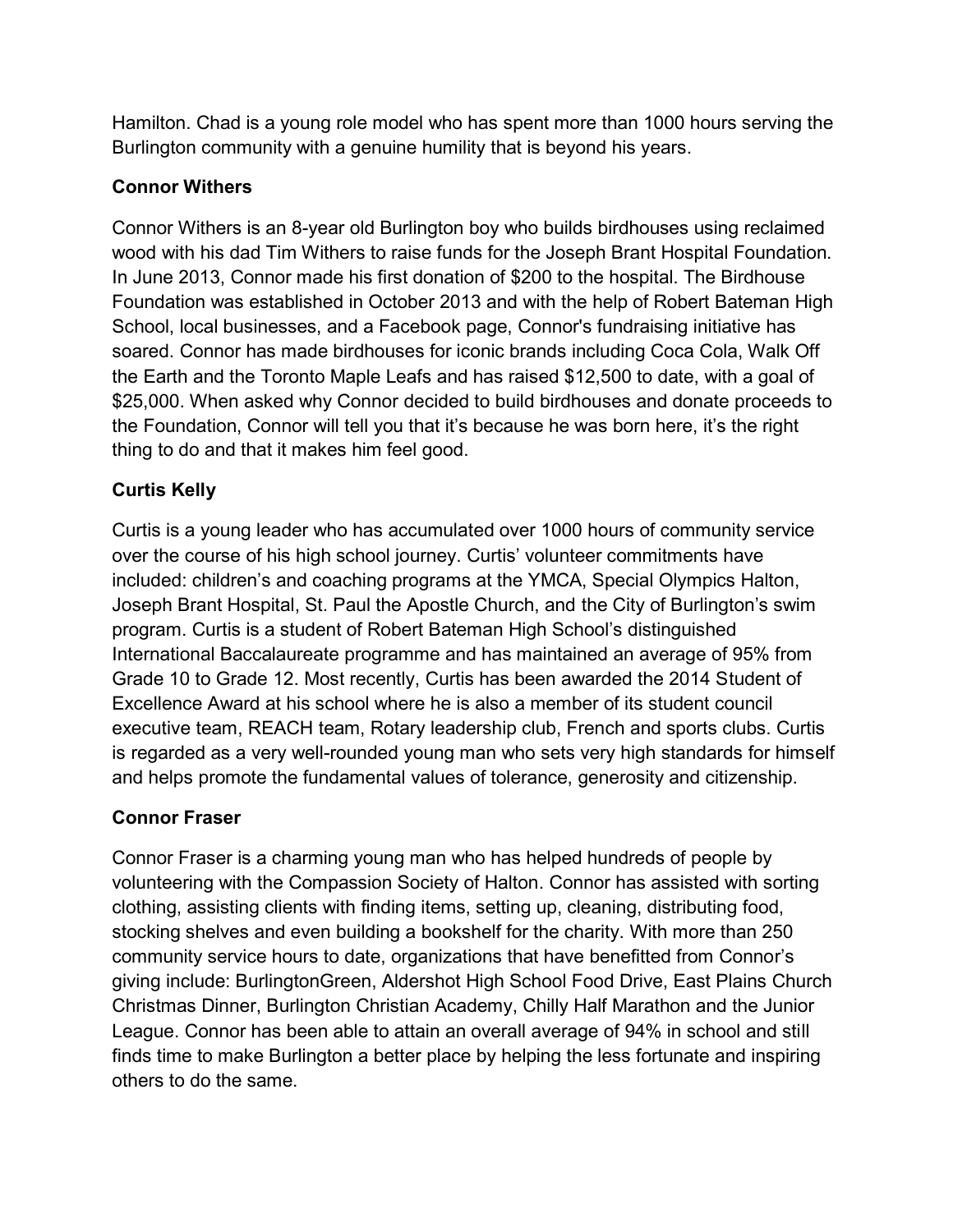### **Justin McNerney**

Justin is a grade eleven student and athlete at Notre Dame High School whose leadership touches many people in the North Burlington area. Justin is best known for the role he plays as a volunteer with the North BurLINKton community group. Justin has supported community development since the group's inception by helping to organize March Break Chill Zone programming, the North BurLINKton Dinner Night Out event and entertain elementary school aged children with crafts and games. Justin is also a founding member of the group's youth leadership initiative, which focuses on providing active neighbourhood opportunities for North Burlington teens. Justin is a role model and inspiration to so many youth in the neighbourhood and his service truly embodies North BurLINKton community group's vision to create safe, fun and supportive spaces for youth.

### **Gabriella Paniccia**

Gabriella (Gaby) is actively involved in her school and Burlington community. Gaby is a student senator with Halton District School Board, student council member, a house league soccer coach, blood donor promoter and volunteer tutor with the Start2Finish program at Tecumseh Public School which aims to raise literacy rates among students by providing after school reading activities. As a member of the Nelson High School Interact Club, Gaby has also been the leader of the "Bethany Initiative". The Bethany Residence in Burlington is home to 129 individuals who have been diagnosed with bipolar, schizophrenia, or manic disorders. Gaby's outreach efforts helped to ensure that residents at Bethany had gifts to open on Christmas morning. Gaby truly exemplifies Rotary's motto of "service above self" and continues to do everything to make sure that residents at Bethany are included in the community all throughout the year.

Nominees for the 2013 Senior Person of the Year:

## **Michael Hourigan**

Michael has been serving the Burlington community throughout his entire adult life. Michael is a founding member of the Burlington Age-Friendly Seniors Council and past member of the Mayor's Senior Advisory Committee, Burlington Crime Prevention Committee and Civic Engagement Charter task force. Michael continues his advocacy on senior issues and encourages other citizens to develop ideas that strengthen the City of Burlington. Michael's dedication to service for all residents within Burlington serves as a shining example of a truly great citizen.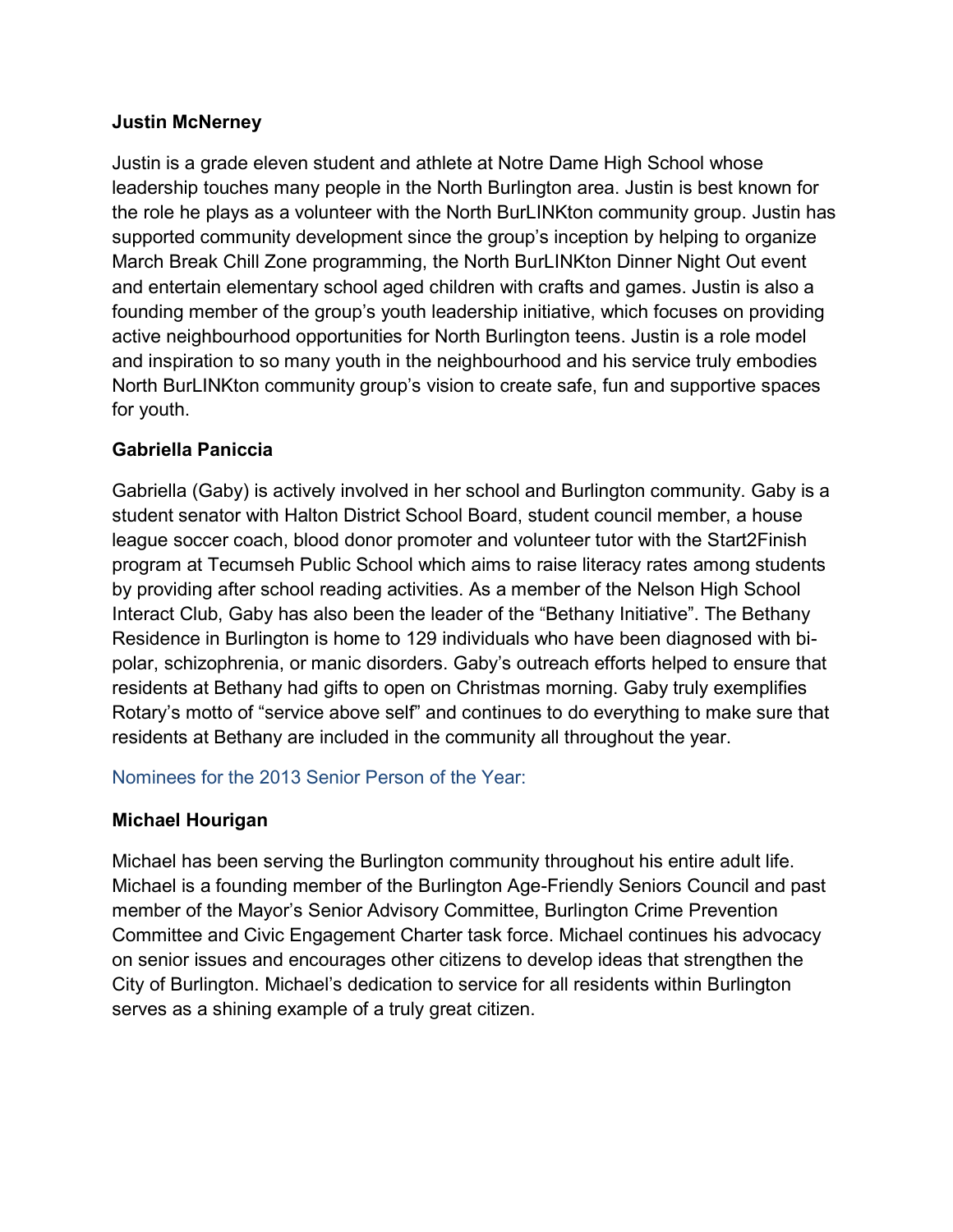### **Maggie Wheeler**

Maggie is a cancer survivor who tirelessly serves the Burlington community. She collects non-perishable items for food banks and crochets hats, blankets and prayer shawls for cancer patients, women in crisis and disabled persons. When Maggie travels to Mexico in winter months, she donates suitcases of school supplies and volunteers with her husband to support local food banks, schools and seniors' homes. Within Burlington, Maggie is also a volunteer with the Red Cross, Meals on Wheels, and Sew on Fire Ministries in Burlington. Maggie truly is a selfless, charitable person whose heart touches all she meets, with never a thought for herself.

## **Arnold Koopman**

Arnold is a humble and extremely hardworking man who has been a member of the City of Burlington's Mundialization Committee and chair of its Apeldoorn sub-committee since 2009. Arnold has been directly involved in various exchanges with Apeldoorn, a twin city to Burlington, and has spent countless hours ensuring that Burlington and Apeldoorn citizens alike were well looked after during their respective visits. Offering warm hospitality at all times, Arnold has been responsible for organizing Apeldoorn citizens' visits as well as chairing Dutch games' events, the Canada/Netherlands Friendship Day, elementary art exchanges with the Netherlands and even leading a Tulip Symposium in conjunction with the Royal Botanical Gardens. Arnold's efforts have been instrumental in supporting the city's twinning relationship with Apeldoorn of the Netherlands.

#### **Thelma McGillivray**

Thelma is a writer, public speaker and advocate. Thelma's work on women's health, housing and mental health issues has touched the lives of women, seniors and families. Recognized as an advisory on ageing at the International Council of Women, Thelma is well-versed in senior's and women's issues and routinely collaborates with local, provincial, national and international advocacy organizations. Thelma is currently the Co-founder of the Older Women's Network, Vice-President of the Provincial Council of Women of Ontario, past Vice-President of the National Council of Women of Canada and Board Member of Elizabeth Fry Society, just to name a few. Thelma's writings have been published in newspapers including the Burlington Post, Toronto Star and National Post and her work continues to shape government policies at all levels.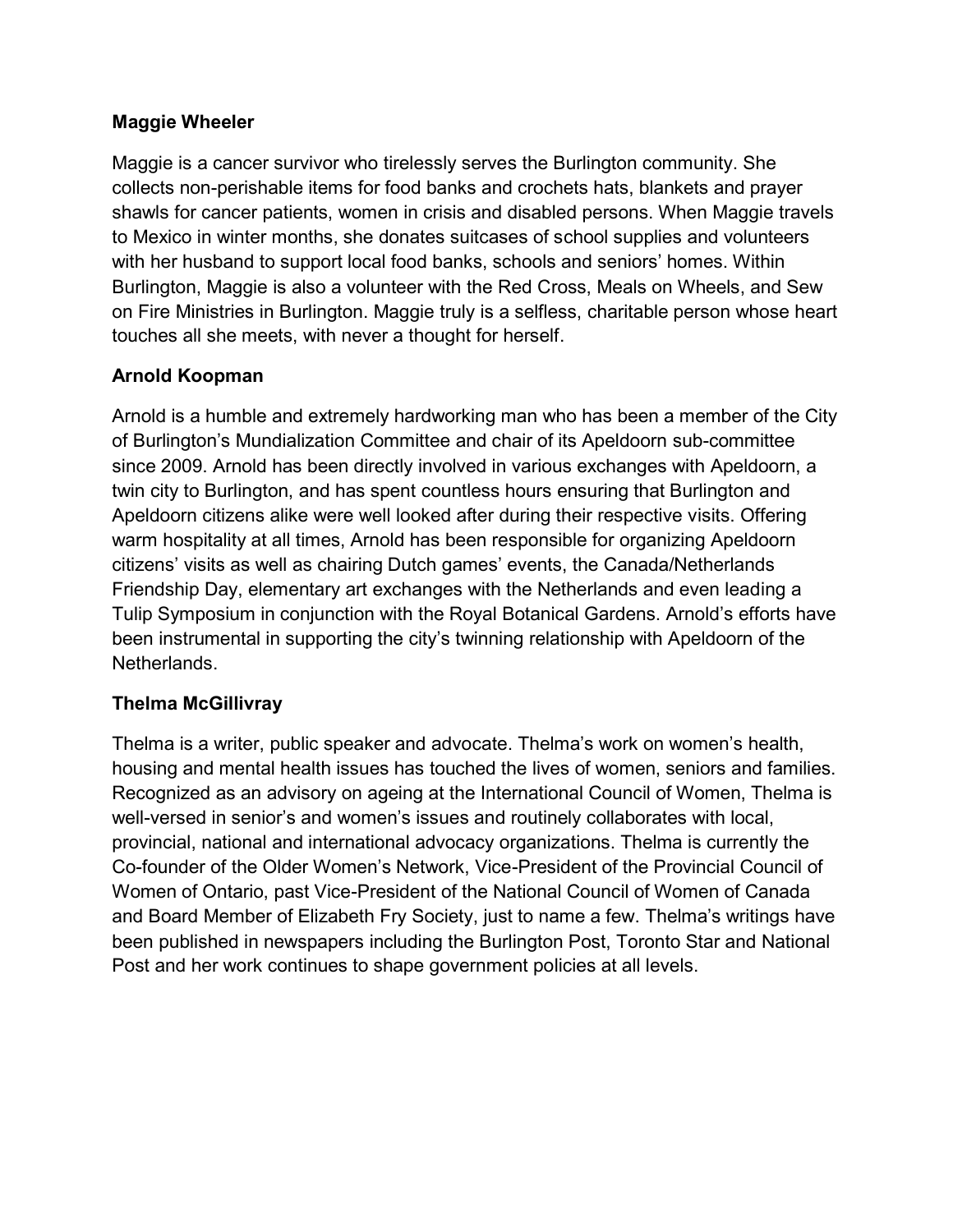#### Nominees for the 2013 Citizen of the Year:

#### **Bev Jacobs**

Bev has helped strengthen Burlington for more than three decades. She has dedicated countless hours during her extensive community service career: active church member, Save the Waterfront Committee member, Team Captain for the CIBC Run for the Cure fundraiser, weekly Carpenter Hospice volunteer, Neighbourhood Watch Block Captain, Jurvanski Cancer Centre volunteer, and Breast Cancer Support Services Party in Pink volunteer, just to name a few. Bev's ability to take on, balance, and excel in so many diverse roles within the community with relentless enthusiasm and passion is beyond incredible.

#### **Judy Gerdes**

Judy Gerdes is a Burlington resident who with the assistance of police officers helped save the life of a person in distress. Judy's dialogue was instrumental in supporting this individual and her experience as a mental health support person should be credited. Though Judy placed herself at risk of experiencing emotional and psychological discomfort and trauma, Judy's performance was heroic. As a result, Judy has been recognized with an award from Halton Regional Police Service.

#### **Denise Davy**

Denise is known to Burlington for her efforts as a tireless advocate for improved pedestrian rail line safety. As the direct result of Denise's determination, a collection of agencies along with the City of Burlington created an unprecedented working group and together agreed and took steps to construct indestructible fences at strategic locations along commuter railroad tracks in Burlington. This is the first time in Canada that such accomplishment has been achieved and other municipalities are now looking to follow the steps of Burlington. Denise brought this issue to the forefront of Canadian authorities and her work will go on to save many lives.

#### **Jean Longfield**

Jean has positively impacted the lives of thousands of people through her "Gift of Giving Back" program. Beginning in 2007, the annual food drive program has now collected more than 770,000 pounds of food with a collective value of more than \$1,890,000 to help the less fortunate in Burlington and surrounding communities. Organizations who have also benefitted from Jean's service include the Salvation Army Food Bank, Carpenter House, Partnership West, McMaster University, and Halton Women's Place. As a parent representative and team manager with Burlington Eagles Hockey Club,